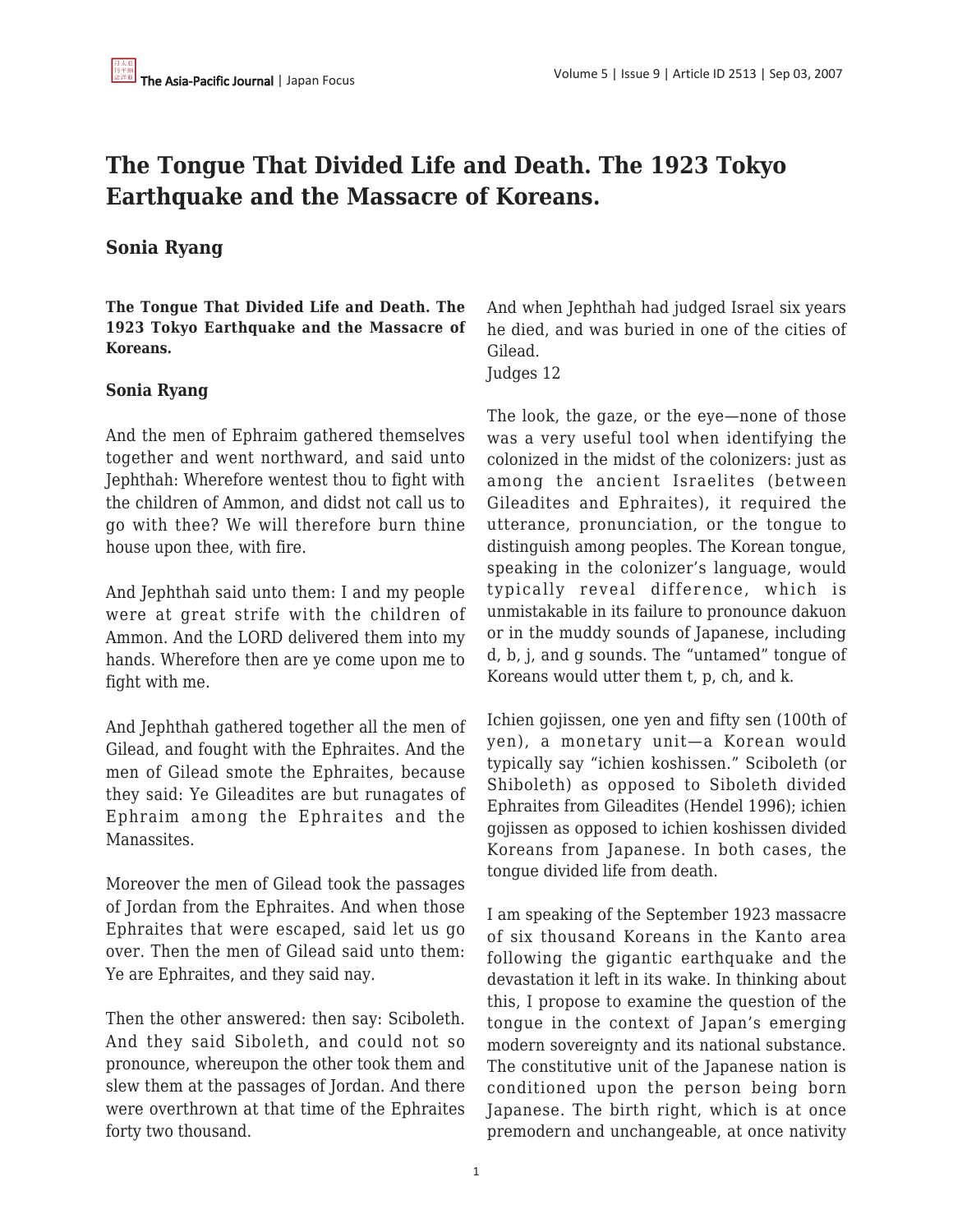and nationality, and at once biological and social, became the prerequisite to obtaining membership in the modern Japanese nationstate. Moreover, this membership was formed under the restored ancient sovereign, the Emperor. In other words, nationhood in modern Japan emerged in the form not of modern citizenship, but of premodern Imperial subjecthood.

In this order, it would be logical to understand the modern Japanese national language, kokugo, as the Imperial language, rather than the national language, given as a gift by the Emperor to His new subjects. As such, this language was destined to go hand in hand with Japan's imperial expansion—both territorial and political, cultural and cosmological.

September 1, 1923, 11:58 a.m. The earthquake of magnitude 7.9 violently shook the Kanto region encompassing Tokyo, Kanagawa, Saitama, Chiba, and other prefectures. That day a total of 114 tremors were felt. In Tokyo alone, 187 major fires broke out, quickly wrapping the metropolis in flames, burning down homes, industrial facilities, and public infrastructure. The death toll reportedly exceeded 100,000. This was the Great Kanto Earthquake of 1923, the most dreaded memory of natural disaster of its kind in Japan to this date, far surpassing in its destructive power the January 1995 Great Hanshin-Awaji Earthquake that struck the Kobe region.



Fire spreading to the twelve-story tower in Asakusa Park and Hanayashiki Amusement Grounds, Tokyo

In the absence of reliable information and effective relief measures, panic and confusion reigned and rumors flew. On September 2, 1923, the government proclaimed martial law and from that moment, attention focused on one group of people as endangering the public order—these were Koreans.



Martial law edict. "Only military police officers may conduct inspections of passers-by." This edict, probably issued after problems developed from the actions of privately organized vigilantes, would largely be honored in the breach.

Beginning with a police report from Tokyo's Hongo Komagome station, received at 2:00 p.m., September 2, reports of Korean crimes began flooding into police stations all over the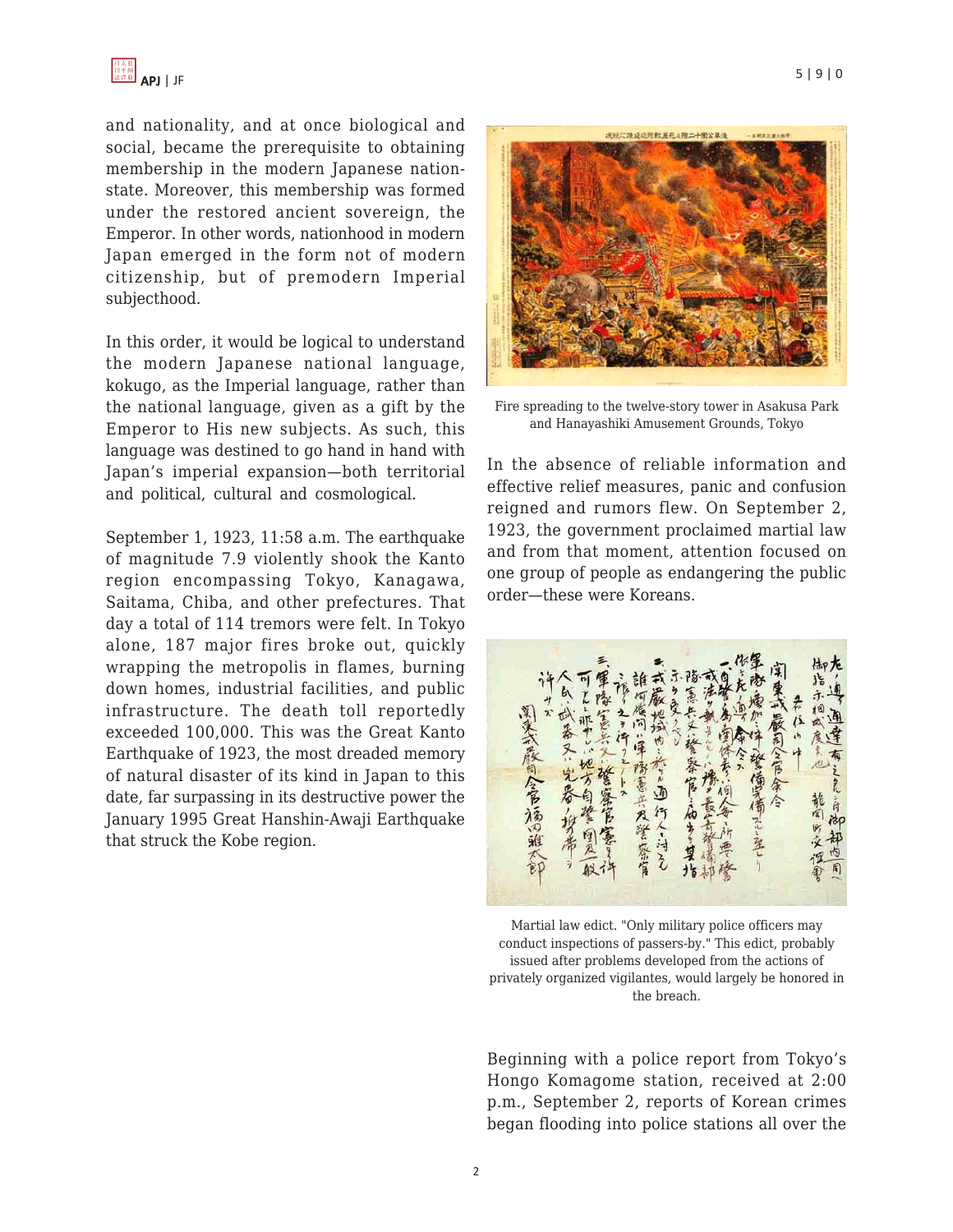capital. The inventory of crimes included arson, gang rape, murder, armed robbery, kidnapping, and poisoning the public water supply, among others. The reports also described vigilante activities in neighborhoods where Korean crimes were reported, with citizens taking the initiative to punish Koreans, in some instances mob rule leading to death. Bodies began to appear in street corners and along riverbanks, bodies of which the causes of death differed from those killed by the earthquake and the subsequent fire. These were murdered bodies, many with hands tied behind the back and vivid marks of torture manifesting—these were not, however, Japanese bodies, but Korean bodies. By contrast, material evidence of the crimes allegedly committed by Korean criminals was, and remains, hard to locate.

The mass killing of Koreans was carried out not only by civilians but also by uniformed officers—both military and police. Right-wing leader, Uchida Ryohei, later vehemently protested police attempts to criminalize the citizens' vigilantes as the sole perpetrators of Korean killings. He wrote: "the whole city witnessed police officers running around, shouting "when you see a Korean behaving violently, you may beat him to death on the spot."" Hundreds of armed soldiers were dispatched to Tokyo under the slogan: "The enemy is in the imperial capital" and "the enemy means Koreans" (Kang and Keum 1963: xv).

Massacres ensued. In Honjo township of Saitama prefecture, Koreans who were in "protective custody" in the police station were murdered. The town was a center of silkworm cultivation and many factories employed Korean migrant workers. From the early evening of September 3, Koreans were relocated to the Honjo police station. On September 4, the first truck arrived, carrying Koreans—in handcuffs. Having been attacked on the way by mobs, many were injured and bloody. Trucks continued to arrive at the police station. News of the Koreans' arrival attracted vigilantes to the station. The men, armed with swords, carpentry tools, and other homemade weapons such as bamboo spears, attacked the Koreans. An eyewitness described how the mob lined up children in front of parents and cut their throats; they then nailed parents to the wall by their wrists and ankles and tortured them to death. One Japanese man sawed off the arm of a living Korean man. Most, this witness reported, did not resist. All night long, the massacre continued. Were the police overpowered, or could they have stopped the

mob by the use of arms or with the help of the army? The record has it that about one hundred Koreans were killed inside the Honjo police station that night (Kumagaya Shiritsu Toshokan 1994: 92-94, 101).

Subsequent trials of vigilante and other perpetrators of mob violence were farcical. To cite only two:

> … the judge smiled and pointed out that the long sword that Yoshinosuke used was a little much. Yoshinosuke also smiled and answered: "[laughter] I could not find anything better… When I got to the Kumagaya temple, someone said 'let's do it,' and then we all stabbed Koreans." This statement contradicted his previous statement. The judge reproached him saying: "But you said earlier that you yourself were determined to behead Koreans [as opposed to stabbing them]." "Yes, I did, but I could not get the head off," [answered Yoshinosuke]. As for the large rock [that he used to kill Koreans], he made a large circle [with a gesture of the hand]. The courtroom was filled with chuckles and giggles. (Tokyo Nichinichi Oct. 22, 1923, quoted in Kumagaya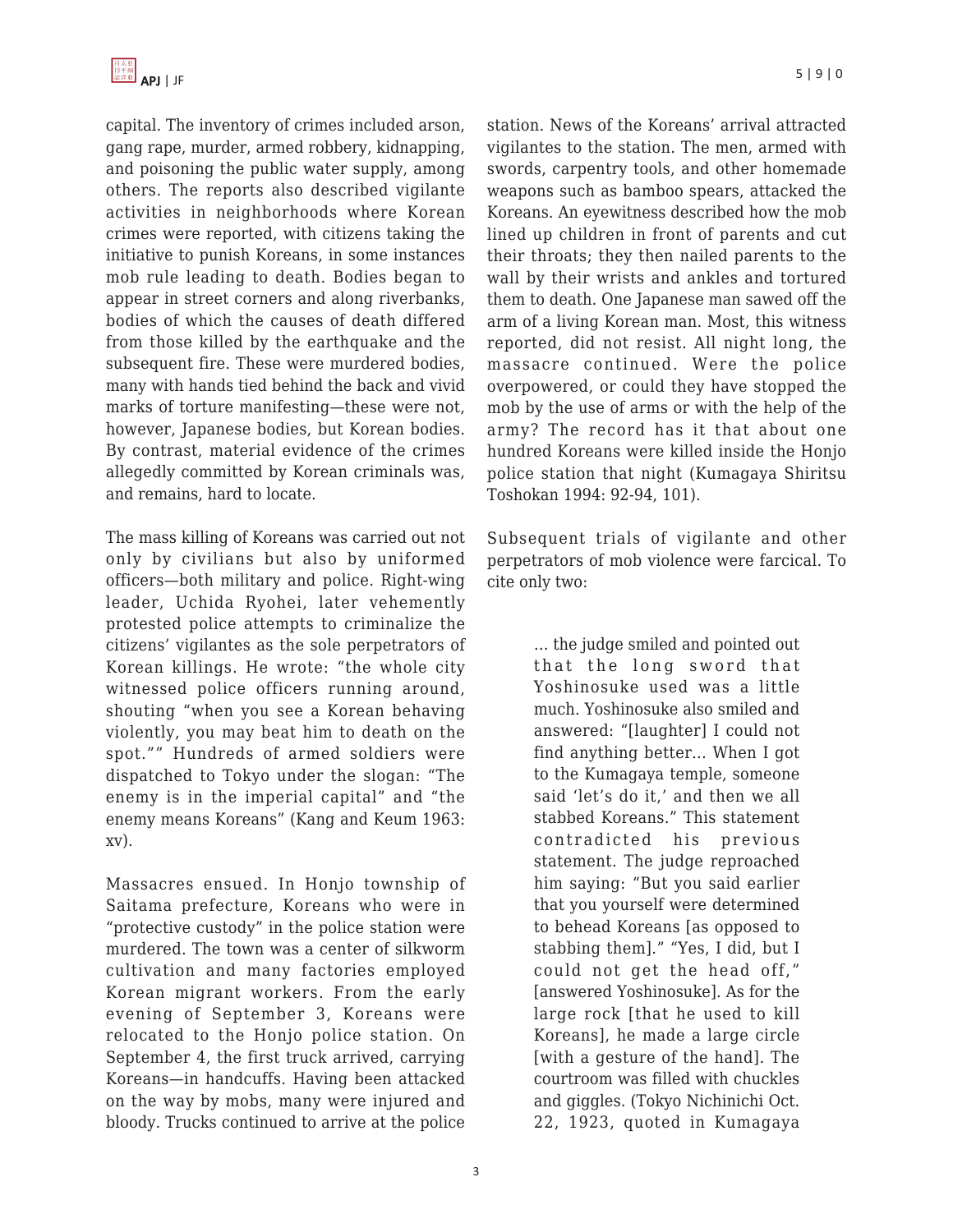Shiritsu Toshokan 1994: 110-111)

…the judge could not hide his surprise at the attitude of XX Kotaro [last name censored] who started to tell the story of unspeakable brutality, "I used a little knife like this…" … XX Yukinojo was asked about Kotaro's iron bar that the latter stated that he wiped it at the ice shop, and said that the bar was not slippery, but slipping. This statement made the judge break into laughter… (Tokyo Nichinichi Oct. 23, 1923, quoted in Kumagaya Shiritsu Toshokan 1994: 112)

It was only on September 5 that all vigilante activities were formally placed under the control of the police department (Kang and Keum 1963: 49). The standard vocabulary the authorities used when referring in their documents to their handling of Koreans was senjin no hogokensoku or the protection and apprehension of Koreans (senjin being a derogatory term for Koreans). There is an interesting combination: "protection" and "apprehension." Protective custody, hogokensoku, is a syllogism deployed to facilitate the lawless law under martial law or the state of exception (see below). While the number can never be specified precisely, many sources agree that the number approximately six thousand of the 20,000 Koreans residing in the Kanto area were killed. The information was further obscured, as the authorities banned any newspaper report on Korean killings until October 21, 1923.

As noted earlier, language, or the tongue became a dividing point to decide who would live and who would be killed. Of course, not all Koreans killed went through the litmus test of ichien gojissen. It is likely that many were killed by neighbors who knew them to be Koreans. Nor were Koreans the only people that were targeted for killing. Japanese anarchists, socialists and other dissidents were also murdered. I shall, however, return to this point with the contention that these were two different types of killing whose fundamental logic differed. I shall say this much at this point: whereas Japanese socialists and anarchists were seen by the authorities as elements that needed to be eliminated, Koreans were seen as killable.

And this leads me to ask; what does it mean, or more precisely, what do we see when some humans are killed as a matter-of-fact, and this killing is not deemed to be murder? And when the tongue—its movement, manipulation, and musculature—is used to distinguish the onekillable from the one-not-killable, how is language positioned in relation to this killing? What is the function of this language?

The reference to ichien gojissen occurs in a folklorish manner, recalled sporadically by survivors—both Korean and Japanese—but omitted in the official record. The fact that many Koreans were killed without "shiboleth/siboleth" does not negate the symbolic importance of this ritual or the logic behind it. Once identified as Korean, torture was methodical—laceration inch by inch, taking eyeballs out, cutting off women's breast, sticking bamboo spears into women's vagina, emptying the pregnant woman's belly, slashing the nose off, cutting off the ears, amputating finger by finger—while alive. After death, desecration of the corpse followed.

I ask: "in what capacity did Japanese kill Koreans; according to what logic did killing of Koreans fail to become a crime; and who (or indeed, what) were the Koreans and where did they belong?" I address these questions first by introducing Tokyo school children's recollection of the earthquake and the ensuing disaster. I then explore the rearrangement of the topological structure of the Japanese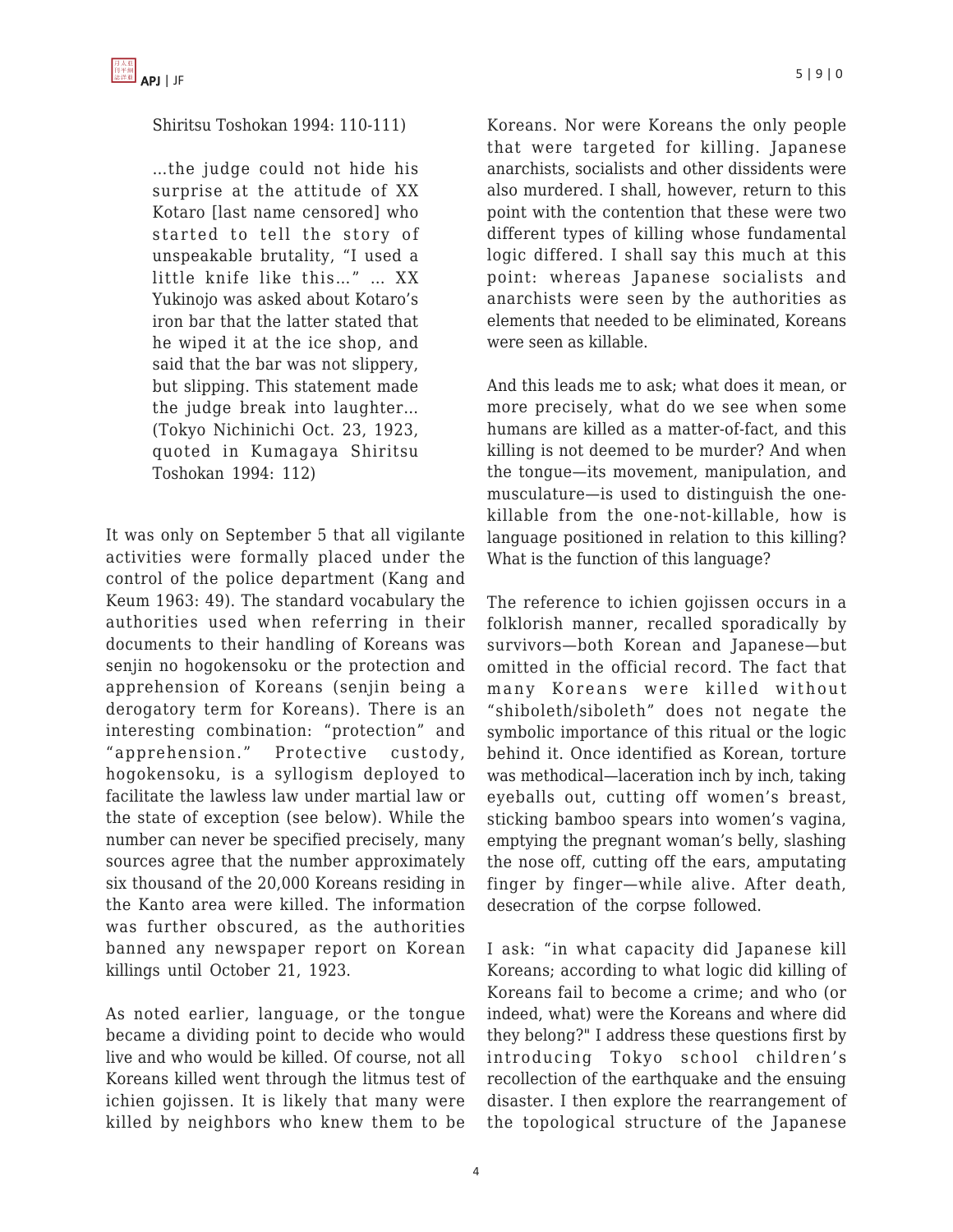population following restoration of the ancient sovereign in the late nineteenth century, which resulted, in time of disaster, in the proposition that certain others were killable.

On September 1, 1924, precisely one year after the earthquake, Tokyo public school authorities published Tokyo shiritsu shogakko jido shinsai kinen bunshu or the collection commemorating the earthquake (written) by the elementary school children of Tokyo. Similar collections were published in nearby Kanagawa prefecture. I use here the selected reprint version comprising Tokyo and Yokohama public elementary school students' writings. Elementary schools in those days were divided into jinjo shogakko or normal elementary and koto shogakko or upper grade elementary, the former corresponding to today's elementary and the latter, middle school.

The writings contained in the reprint collection were selected because they touched upon the Koreans. According to Keum Byeong-Dong, the editor and compiler of this document, only 106 out of 2,226 compositions mentioned Koreans and incidents related to them (Keum 1989: 10). Most references are passing mentions of chosenjin sahagi (sawagi) or Korean mutiny. It is not clear whether "mutiny" refers to the actions of Koreans or to the actions of those who attacked them.

What catches the reader's eye immediately is the fact that children's writings are uncoordinated, variable, and far from unified in terms of syntax, vocabulary, and proficiency. Beyond difference in levels and personal competence in writing, there are pronounced disparities in expressions and aspects of sentences as well as vocabulary choice. In particular, the way sentence endings shift randomly between  $\neg$ da (short, written ending) and  $\sim$  desu (long, formal ending) within one composition is notable in many. It does not escape the reader's observation that the kokugo (national language, i.e. Japanese) education in Japan's public school system was still in the early, unstable stage of national standardization. In other words, written Japanese, let alone spoken Japanese, was not yet unified nationally, certainly if compared to today's kokugo education. Amidst such disunity, chosenjin sahagi emerges as a fixed, constant referent.

Excerpts from the children's writings follow. The translation of these into English turned out to be quite difficult precisely because of the aforementioned linguistic variations among the young authors.

1. Ishihara Hisa (female), 5th grade, Kotobuki elementary, Yokohama.

… [On September 1 after the tremor] I escaped with my neighbors to the mountains…

Some people behind us were talking about Koreans. They said Koreans were killing people and causing a lot of trouble. Then someone told us to gather, because, they said, Koreans were coming toward us. I was so scared that my body would not stop shaking…

It was getting bright and I was so happy. My sister and I were so hungry and we went to look in our neighborhood [for food]. But, there was nothing to eat. My older brother and older sister went to look for mother. Then, Koreans came running. People were running after them with sticks or many other things in their hand. They were hitting Koreans. One died. The other was bleeding from the head. After a little while, my older sister brought a rice ball to eat (Keum 1989: 24).

2. Yashita Tome (female), 6th grade, Kotobuki elementary, Yokohama.

When we were busy cooking [lunch], a great tremor occurred. It was as if a demon began dancing. We ran into a room, and I saw my younger brother roll over in all directions. Mother pulled him toward her. I still remember the scene. I was clinging to mother, but father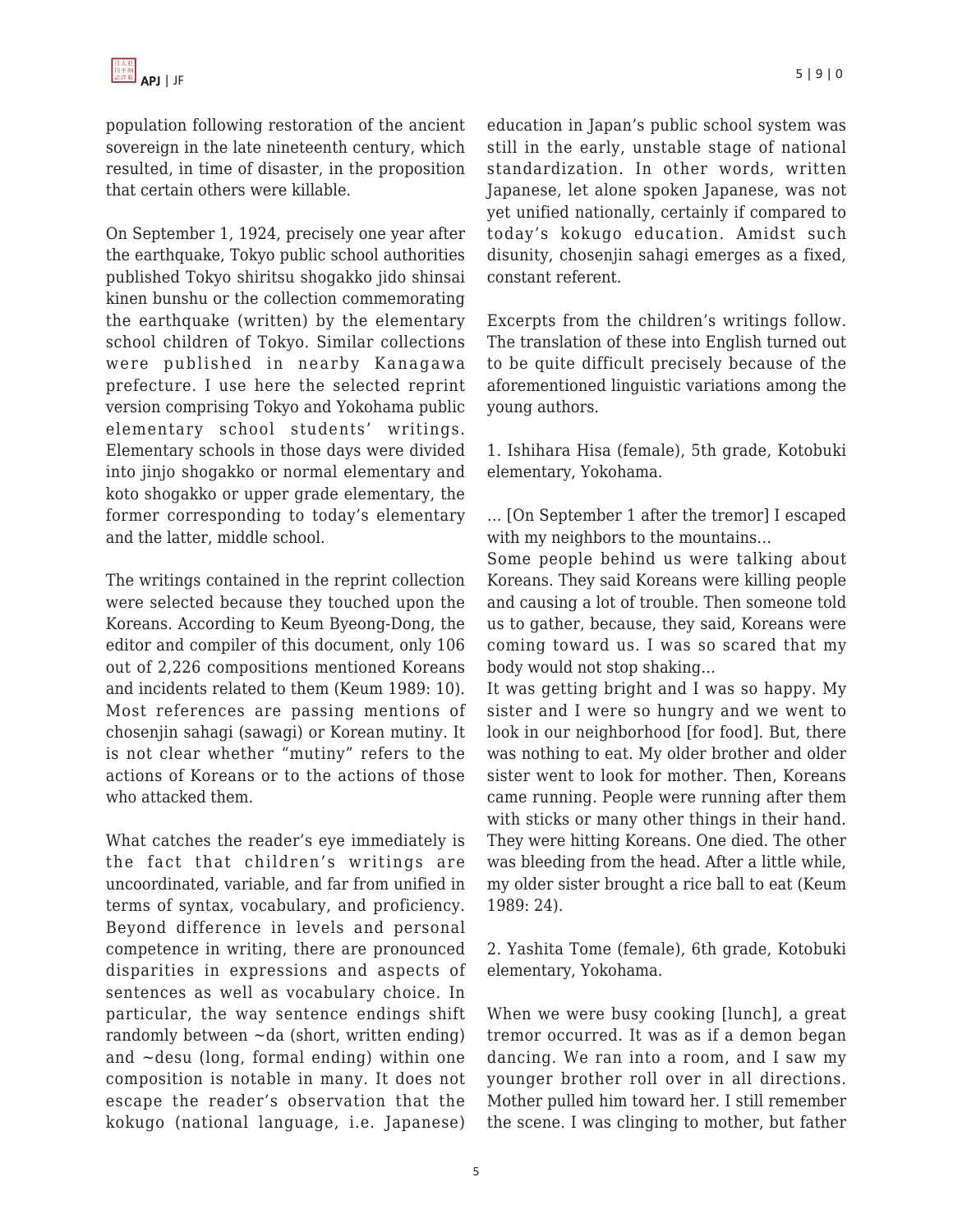told us to get out of the house. It was too late: fire was surrounding us from all four corners. We joined people in the square. Everyone was pale… Tremors continued and the sun set finally. It was fortunate that our house did not collapse. But, since it was unsafe, we could not return home. We sat down in a shelter. Some people screamed, "Koreans." Mother and I went to see what was happening and I saw refugees on the other side of the river. Someone began chanting "long live" and so I turned around and saw a large Korean corpse. I also chanted "long live," upon seeing it (Keum 1989: 30-31).

3. Osawa Yoshiyuki (male), 4th grade, Kotobuki elementary, Yokohama.

Our house was destroyed; it was chaos. Fire started and we all climbed a mountain nearby… Even after nightfall, fire continued burning, making the sky red. The next morning, with my older brother, we went to see our house, which was burnt down. Some people were looking for something useful and we got mad, because they were stealing from our house… In the morning, everyone had a stick in their hand. So, I asked them why and they said it was because Koreans were causing trouble that we needed to punish them. I asked for one [stick] as well and with my older brother, we followed everyone. They were beating up Koreans and my brother and I also joined them [in beating]. When I hit one of them, he died (Keum 1989: 50).





Earthquake destruction in Yokohama

4. Kato Fusa (female), higher elementary 1st grade, Kotobuki elementary, Yokohama.

…Next day, people told us that Koreans were killed. Yuki and I went to see them. We saw two dead Koreans on the roadside. We went closer. Their heads were split open. Blood was all over, including their head and shirt. Everyone was still beating them, saying "Bastards, they were the ones who caused chaos last night." They spat on the bodies. I was uncomfortable…and saw many men go toward the mountain, carrying sticks, bamboo spears, and other things (Keum 1989: 37).

5. Sakakibara Yaeko (female), higher elementary 1st grade, Kotobuki elementary, Yokohama.

….

When I walked past the Kotobuki police station, I heard someone moan. I went inside the gate and saw five or six people tied to trees. Their faces were destroyed with no eyes or nose left on them and I saw only their chest move convulsively. No matter how many times I was told that Koreans committed bad acts, I could not believe that. Those people who were moaning in the police station, where could they be now? (Keum 1989: 44)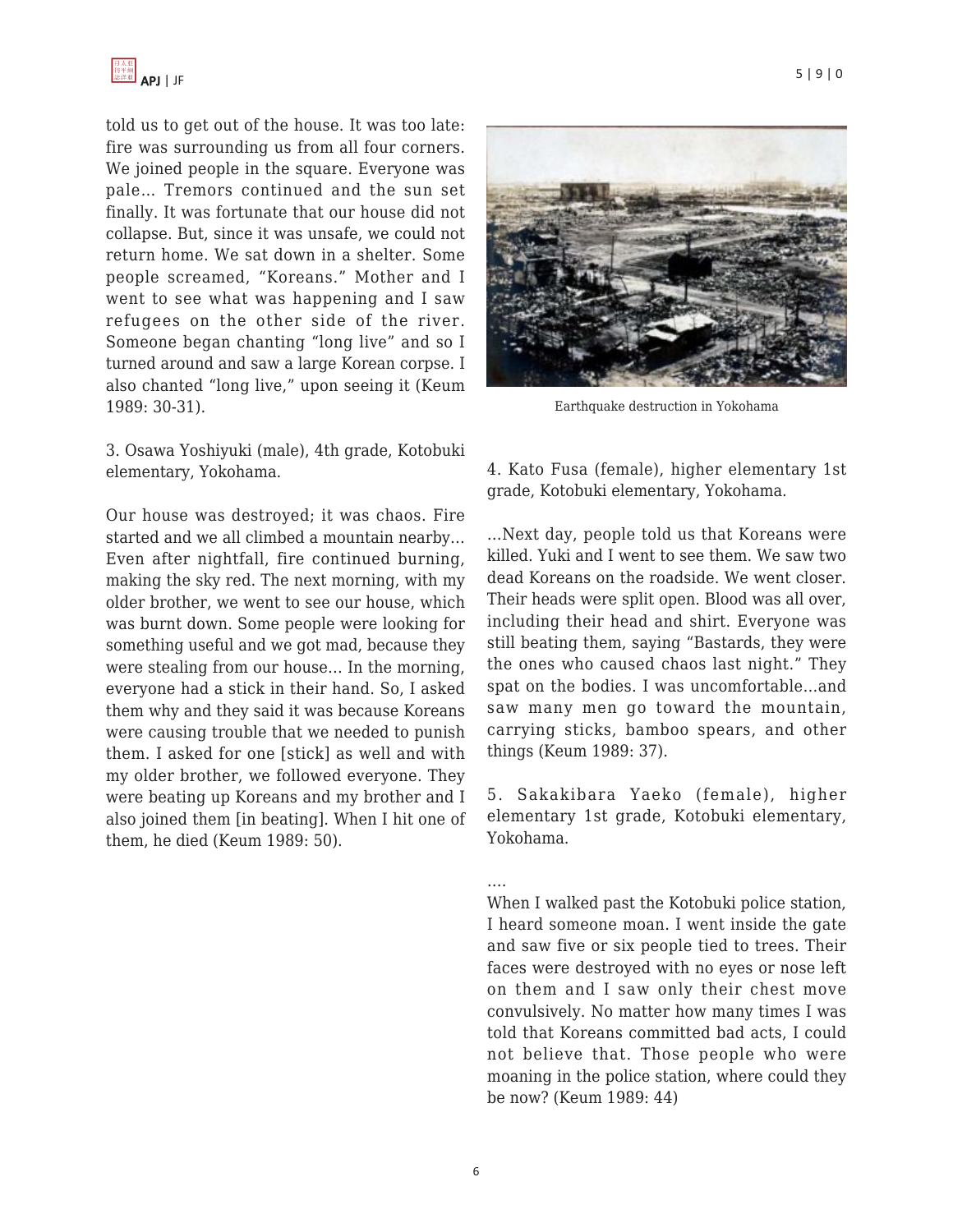

6. Settsu Masae (female), 5th grade (age 13), Fujimae elementary, Tokyo.

… I was startled by the sound of explosion. Umeko told me that it was the sound of Koreans' bombing the city. I wanted to go see it, but mother told me sternly not to. So, I went [instead] to see the checkpoint. The ice cream store owner [ojisan] was checking passers-by one by one…When I looked around carefully, the fish shop owner [ojisan] was standing behind the ice cream store owner, with his long knife in his hand. When one man was stopped and told to open his box…he said, "it's not a bomb," and when he opened it, five or six kids were in it. I burst into laughter….

Early in the morning, after my uncle came home from night watch, a Korean man came to us, asking which direction Ikebukuro was. Uncle told him to follow the railroad and said that he should hurry, since otherwise, he would be killed. The Korean bowed and thanked uncle. He was wondering afterwards whether that man safely reached Ikebukuro. I thought uncle was a kind man. If it was the ice cream storeowner, that Korean man would have been killed.

Next day also, it was chosenjin sahagi. Everyone was panicking, saying that Koreans poisoned the well. Mother told me to shut the well lid tightly. One or two Koreans might have done this, but I felt not all Koreans would do such a thing (Keum 1989: 343).



Sketch of a giant whirlwind toward Hongo-Ishihara

7. Igarashi Taketsugu, (male) higher elementary 1st grade, Sumiyoshi elementary, Tokyo.

… When I went toward the street, I heard people talk in a somewhat excited tone, as if to brag about something. One loud male voice said, "since I have this wooden sword, I can get ten or twenty chan chan bozu [derogatory term for Chinese?] easily." He sounded very excited. I wanted to go outside and look. But then, Denchan of this house went outside with hachimaki [head band] and a strong stick. I really wanted to go out. So, my older brother and I finally got out into the street. There, everyone wearing hachimaki, was armed with a sword; they were checking passers-by. Someone said to Denchan, "Den, that's a great wooden sword. You can beat up twenty or thirty." I was excited and thought it was such fun. Everyone was wanting to beat up Koreans. They ran in [one direction], and I ran too, in order to see what was happening. Someone said, "how ridiculous!" It was because someone's speech was weird and [therefore, he was taken as a Korean], but he was not… People were still busy bragging about their courage (Keum 1989: 376-377).

These passages convey the fact that children reacted differently—some were sympathetic, others were sorry, some enjoyed killing, others were terrified. My concern here is not with the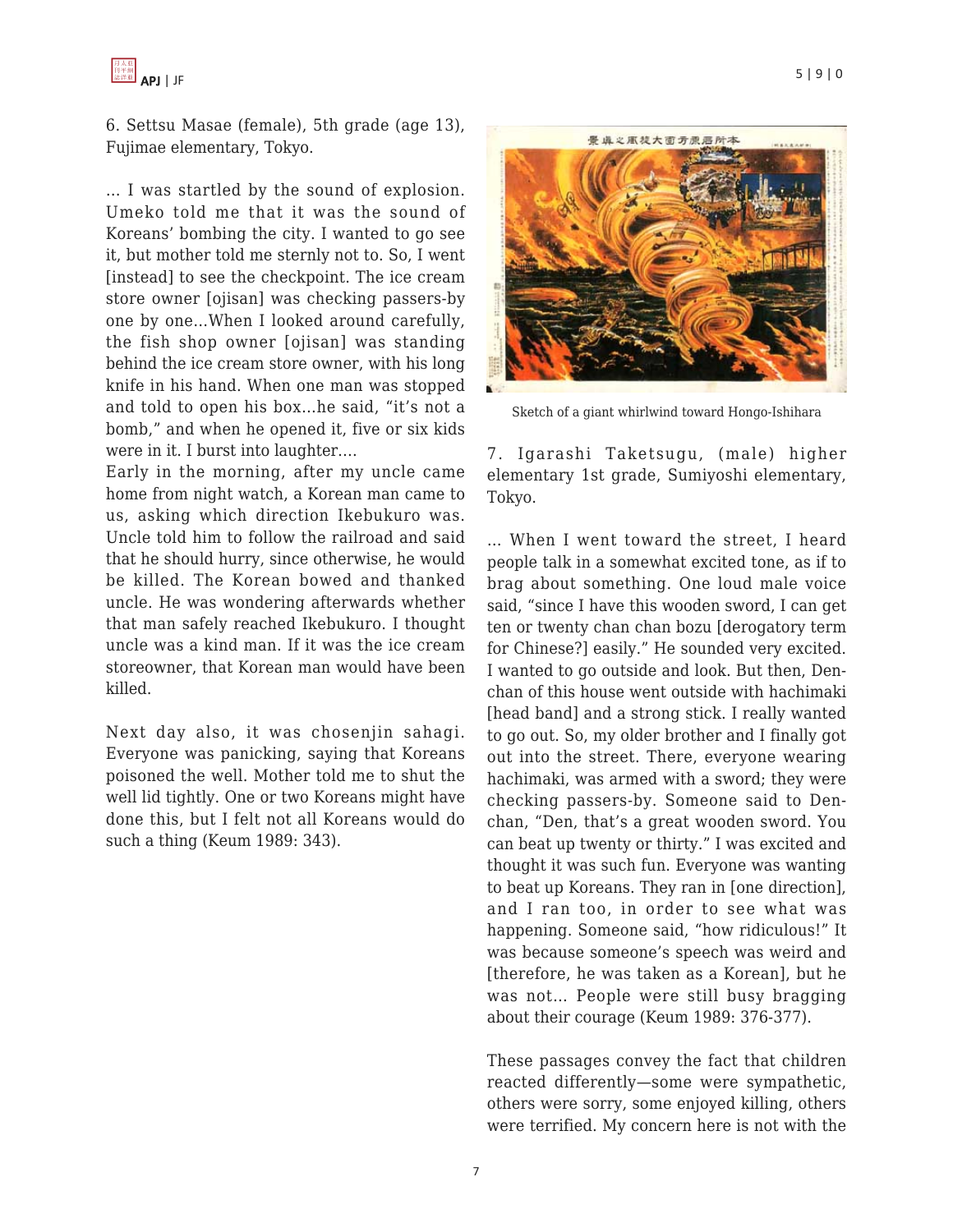individual differences, but with the question of the logic behind the killing as revealed in the children's words.

The first clue is the term chosenjin sahagi. This term is uttered as if it were an extension of the earthquake, part of the natural disaster. Time and again, the tremors on Sept. 1 and chosenjin sahagi of Sept. 2 are listed as a matter of course, two sequential events. As such, jin of chosenjin, the character that means person or people, begins to lose its semantic integrity. Chosenjin, in other words, begins to look as if it is a categorical term denoting some species other than human being, but belonging to the natural disaster zone haphazardly and chaotically created by the earthquake. Sahagi comes from sahagu (sawagu), the character consisting of two sub-characters of horse and flea, again, both non-human species. This could be a coincidence. However, the fact that the term was sawagi, not bodo (riot), boryoku (violence), or hanzai (crime), all part of the vocabulary then available and none of them taking any ideographic sub-character denoting non-human species, emerges as indicative of the topos of Koreans in the public unconscious of the time. The potential threat to public order by socialists and anarchists was not referred to as sawagi.

My point, however, is not to suggest that Koreans were deemed non-human or beasts. They were even human, in topological terms. But they occupied an unlocatable zone, seen from the ordinary order of things. This dislocation, as I shall argue below, was revealed and triggered off their public killability—just like horses and fleas—on grounds of national emergency.

Let us look at the second, more important clue: fusho no jihen or infelicitous event. This term appears not in the children's account but in the official commentary as the ground for declaring martial law or state of siege on Sept. 2 by the Tokyo metropolitan government. The character sho denotes celebration, joy, and happiness of a holy kind. The character fu denotes negation. According to the Kojien dictionary, sho is medetai koto and fusho, engino warui koto or fukitsuna koto, that is, a meaning close toa curse or bad omen. An accursed event—that is, fusho no jihen—provided the ground for the martial law declaration.

The fact that Koreans became the target population to kill under the state of siege that was martial law, which was declared in order to prevent the non-sacred, accursed event from happening is not coincidental. And it is here I'd like to shift attention to the notion of sacer, in order to reflect on the sacred and the cursed. This notion enormously deepens our understanding of the topology and rationale behind the Korean killing of 1923.

In Rome, there was an obscure figure named homo sacer. He was excluded from the human order as well as from the divine order. He was often not born sacer, but made sacer by declaration, circumstances, or arrangement. For example, due to patria potestas, father's (pater's) power, if a guilty son was to be executed by his father, this son would no longer belong to the ordinary civic jurisdiction; nor would he belong to the divine order. He became homo sacer. The killing of homo sacer did not constitute homicide.



Marko Maetamme. Homo Sacer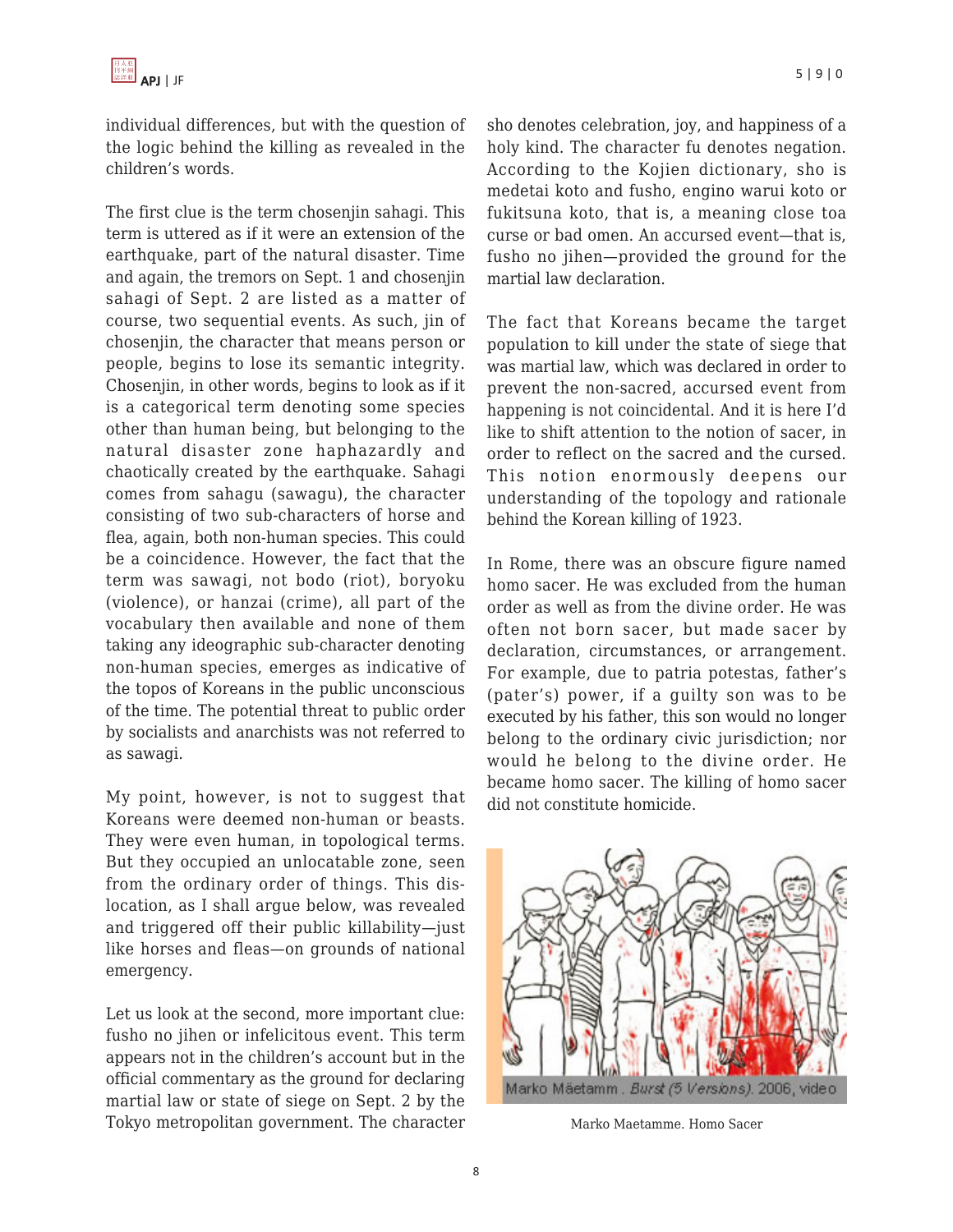Homo sacer thus was excluded from the human order as well as from the divine order. Exclusion from the divine order made him ineligible for sacrifice. Exclusion from the human order, on the other hand, made it possible to kill without committing a crime. Giorgio Agamben's work on homo sacer lent this figure modern relevance—as in the reincarnated image of the refugee, the exile, the banished, the denationalized, the colonized, the disenfranchised, the detained (without legal representation), among others—bringing it to the fore of our consciousness. According to him, "in the case of homo sacer a person is simply set outside human jurisdiction without being brought into the realm of divine law […] homo sacer belongs to God in the form of unsacrificeability and is included in the community in the form of being able to be killed" (1995: 82). That is to say, in both realms, homo sacer is included in the name of exclusion.

Further in what Agamben terms the "sovereign sphere" the killing of homo sacer becomes a non-homicide: "The sovereign sphere is the sphere in which it is permitted to kill without committing homicide and without celebrating a sacrifice, and sacrificed life—that is, life that may be killed but not sacrificed—is the life that has been captured in this sphere" (1995: 83). The logic of the sovereign sphere closely parallels martial law—as will be argued below.

It is crucial to remember that the meaning of sacer is dual: sacred and cursed: "Sacer designates the person or the thing that one cannot touch without dirtying oneself[…] hence the double meaning of 'sacred' or 'accursed'…" (Agamben 1995: 79). In Roger Caillois's words:

In Rome… [I]f someone becomes guilty of a crime against religion or the state, the assembled populace casts him out of its midst, in declaring him sacer. From this moment on, if there is any supernatural risk involved in putting him to death (nefas est), the murderer is at any rate regarded as innocent in terms of human law (jus) and is not condemned for homicide (Parricidii non damnantur). (Caillois 1959: 35)

Now let us think about chosenjin in the aftermath of the earthquake. In one of the comments that were heard during the frenzy of Korean killing, one man stated: "tenka hareteno satsujinda!" or "this is homicide acknowledged by heaven and earth" (quoted in Keum 1989: 6). Though classifiable as "homicide," by being acknowledged by heaven and earth, the cosmic order of this world, killing no longer constitutes homicide in this reasoning. It is all the more interesting, therefore, to note that the name chosenjin appears again and again in print in censored form—X X jin, Xjin, or XXXXXjin, the first being the suppression of two Chinese characters of cho and sen, the second, that of sen, i.e. derogatory of Koreans (senjin), and the last being that of chosen written in hiragana. Such suppressions are telling in terms of the "sacredness" of Koreans. That is to say, Koreans were too cursed and unlocatable, too potent and polluting, to be even named properly, which meant that their names could be uttered (or written) only in symbols. Rendering their name in the Emperor's language would have been too sacrilegious, endangering the sacredness of the Imperial order. By way of contrast, the actual acts of violence and killing—in most contexts more desirable candidates for censorship—are left intact in children's compositions. The name that is not mentionable—chosenjin—was, as such, a banished name, and the object to which it referred, did not belong in either human jurisdiction or divine law.

I have earlier touched upon a peculiar paradox of chosenjin sahagi, in which jin (human) of chosenjin began to lose semantic integrity by being approximated with non-human species. The way the character jin is used or erased in the process of Japan's emergence as a modern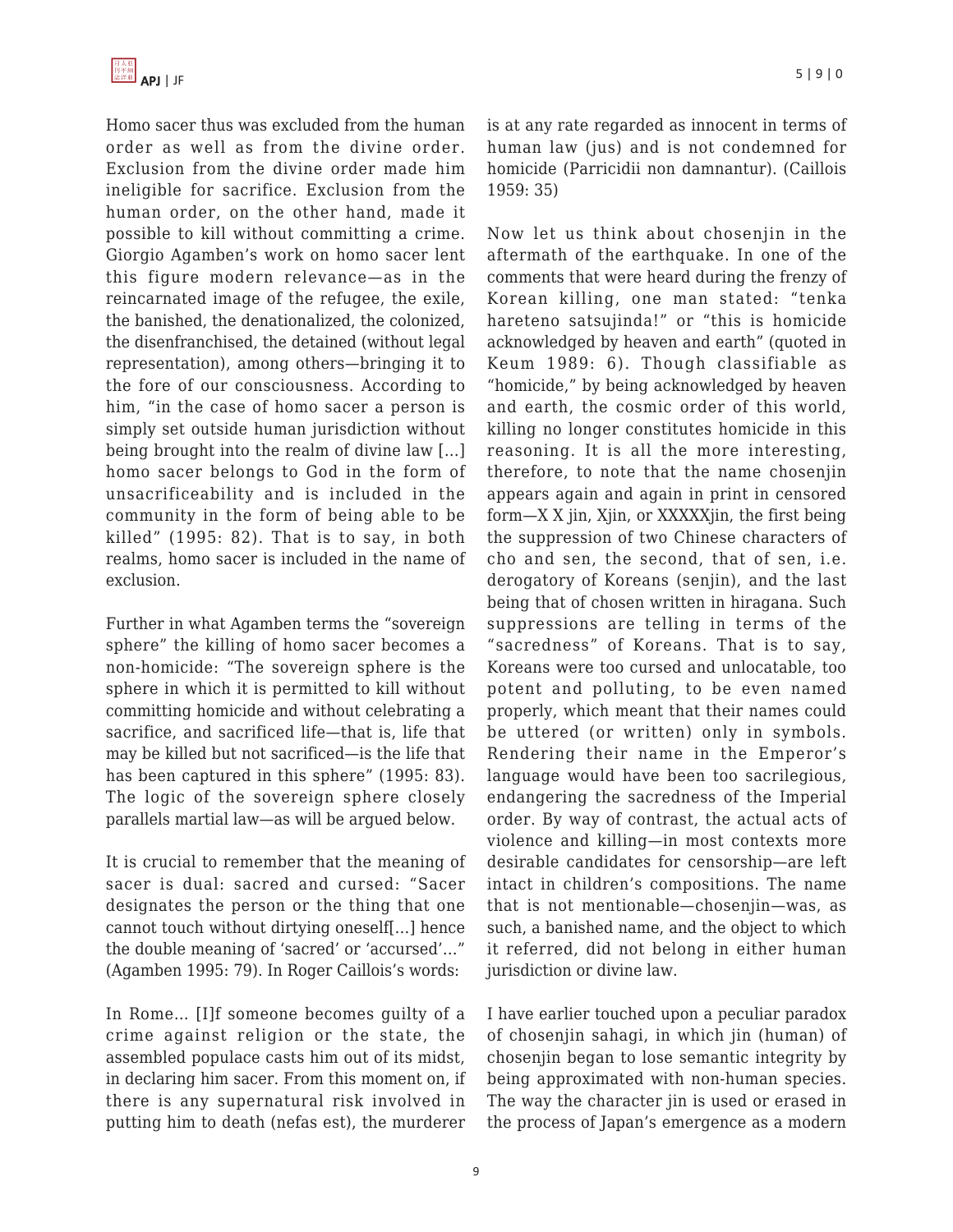nation is of crucial interest to this paper's argument, that is, topological rearrangement of the population. With the proclamation of the restoration of the Emperor, "Japanese" now became one subject in the late nineteenth century. This was legally manifested in the abolition of statuses such as eta and hinin, the outcastes ranked below, or more precisely, outside of the commoner population. Eta denotes unthinkable filth and pollution; hinin, non-human. Here, hinin's nin takes the same character (and internal logic) as jin of chosenjin. The re-arranged national topology required that all Japanese be registered in koseki, the household registry. Okinawans, eta, hinin, and the Ainu, no matter how much they were discriminated against and dehumanized in reality, they were de jure made equal, topologically, to the mainstream Japanese by the fact of being incorporated in the Emperor's registry, the household registry. Throughout the Imperial period, only those whose koseki was in Japan proper were deemed to be Japanese, while the registration of the colonized population remained in the colonies.

The reader will have anticipated by now: in the newly emerged Empire, in 1923, Koreans in Japan did not have koseki in Japan, i.e. did not number among the Emperor's subjects. Their topos as homo sacer is closely connected to their ambivalent position vis-à-vis the Emperor. The Emperor himself—along with members of the Imperial family—is not included in koseki (the rule applyies to this day). As sovereign, he cannot belong in the list of His people. The Emperor and the Koreans in Japan, both devoid of koseki, did not belong in the ordinary order, as they were sacer, one sacred and the other, accursed. This topology was unraveled under the extraordinary circumstances of natural disaster and national emergency. The subsequent martial law froze this denouement, exposing the killability of Koreans.

This leads me back to the parallel between the sovereign sphere and martial law. As Carl Emperor is the sacred sovereign who makes the law. He decides on his own exception: he is above the law, yet at the same time, he is the law. This topological paradox is to a great extent shared between this supreme sacred being and homo sacer: neither belongs to the human order or the divine order and the killing of neither constitutes the ordinary homicide.

Under martial law, a sovereign sphere was clearly delineated as the space within which the killing of Koreans could take place without being considered homicide or crime. It was precisely because of, and not in spite of, martial law that the civic killing of Koreans became possible. Martial law by its nature suspends the ordinary order, rendering the space it encloses into a "camp"-like entity: the best-known example is the Nazi concentration camp. Inside the camp, law is replaced with arbitrary use of sovereign power by individual officers and guards, including the right to torture and kill (see Agamben 1999). The Tokyo in September 1923 was turned into one large camp, in which citizens appointed themselves as agents of sovereign power, resulting in the mass killing of Koreans. Interestingly, more Koreans were killed while in police custody and other institutionalized "protective custody" such as the Narashino Camp, originally constructed to house POWs from the Russo-Japanese War, and to protect them from the persecution that metropolitan Japanese residents were all too eager to mete out. The result of "protective custody" for Koreans was often death—and a very cruel one (De Vos & Lee 1981; Ryang 2003).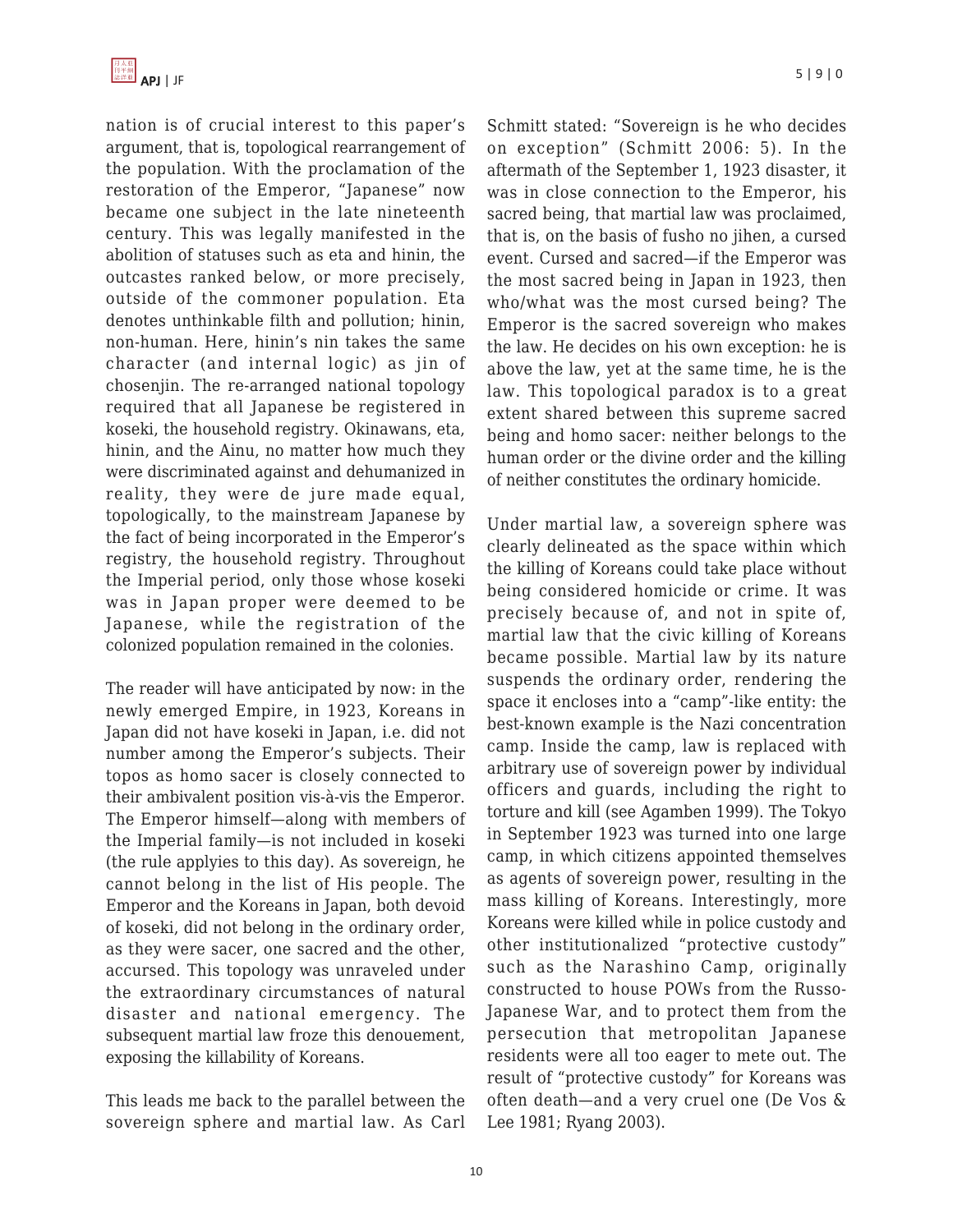

At the same time, I stress, the killing of Koreans was not a sacrifice. Koreans were killed not as an offering in ritual but as meaningless, bare life, deprived of political and religious meaning. The mutilation of an already dead corpse, deliberate facial disfigurement during torture, and methodical, painful death meted out to Koreans, the deliberate erasure of human traits from the face and body, all illustrate the point. Scooping out eyeballs and cutting off noses, among other things, were acts of banishment—banishing the dead from the human world by killing and disfigurement. As such, these are paradoxical acts: the killing of homo sacer brings them into existence by being dead. This is why I see in ichien gojissen a symbolic threshold between life and death, as the mispronunciation of these words was tantamount to declaring one's killability.

Most interestingly, the language the Emperor himself spoke/used was different from kokugo. Kokugo, on the other hand, is the language that the Emperor granted to his subjects. The fact that children's composition displayed a considerable degree of disunity in terms of bon usage attests to the fact that kokugo itself was evolving at the time when Korean tongues were tested against an absolute standard. The Emperor's subjects were, thus, still being made.

I pointed out that Koreans did not speak the Emperor's language, but here, one can also recognize that Japanese children did not handle the Emperor's language in any unified way, either. Whereas Japanese children were being educated or in the process of being made into the Emperor's subjects, many Koreans who had but recently arrived in Japan spoke little or no Japanese: Korean survivors' accounts are full of records denoting that the interviewed Korean did not understand the questions asked in Japanese. On the other hand, one child recalls that when a man, taken as a Korean, was captured, he recited kyoikuchokugo or the Imperial Rescript on Education, and the mob released him, recognizing him as Japanese. The Rescript was not written in the nationalized, standard kokugo, but in the formal Imperial speech/script. Here, one can fully see that the ability to reproduce the Imperial speech was taken as proof of belonging in the Emperor's subjecthood, while this speech normally was placed in the position of exception from kokugo. Thus, the Emperor's tongue was not the tongue of the Emperor himself, but the tongue that he gave to the subjects—excepting his own tongue.

The exception of Koreans from human jurisdiction as well as divine law as homo sacer, thus, strangely coincides with the exception of the sovereign, the Emperor. As Agamben states: "It does not matter, from our perspective, that the killing of homo sacer can be considered as less than homicide, and the killing of the sovereign as more than homicide; what is essential is that in neither case does the killing of a man constitute an offense of homicide" (1995: 102). The fact that neither Koreans nor the Emperor spoke kokugo supports this. The only irony is that under the state of exception that was declared by the sovereign, the Emperor, in His name, Koreans were turned into homo sacer, killable, bare life.

The ancient Israelites killed each other depending on the enunciation of siboleth. The killing here was the killing between the humans, or more precisely, killing between sons of certain ancestors/fathers. As such, it constituted homicide, since both the one-killed and the one-being-killed belonged to the human jurisdiction. As stated earlier, the murder of Japanese socialists and anarchists by the agents of the authorities in the aftermath of the earthquake was this kind of killing, i.e. killing between citizens, which constituted homicide. The logic behind this killing was therefore different from the logic behind the Korean killing. One chilling realization is that, in the postwar world, as Arendt stated, those without nationality are without human rights (Arendt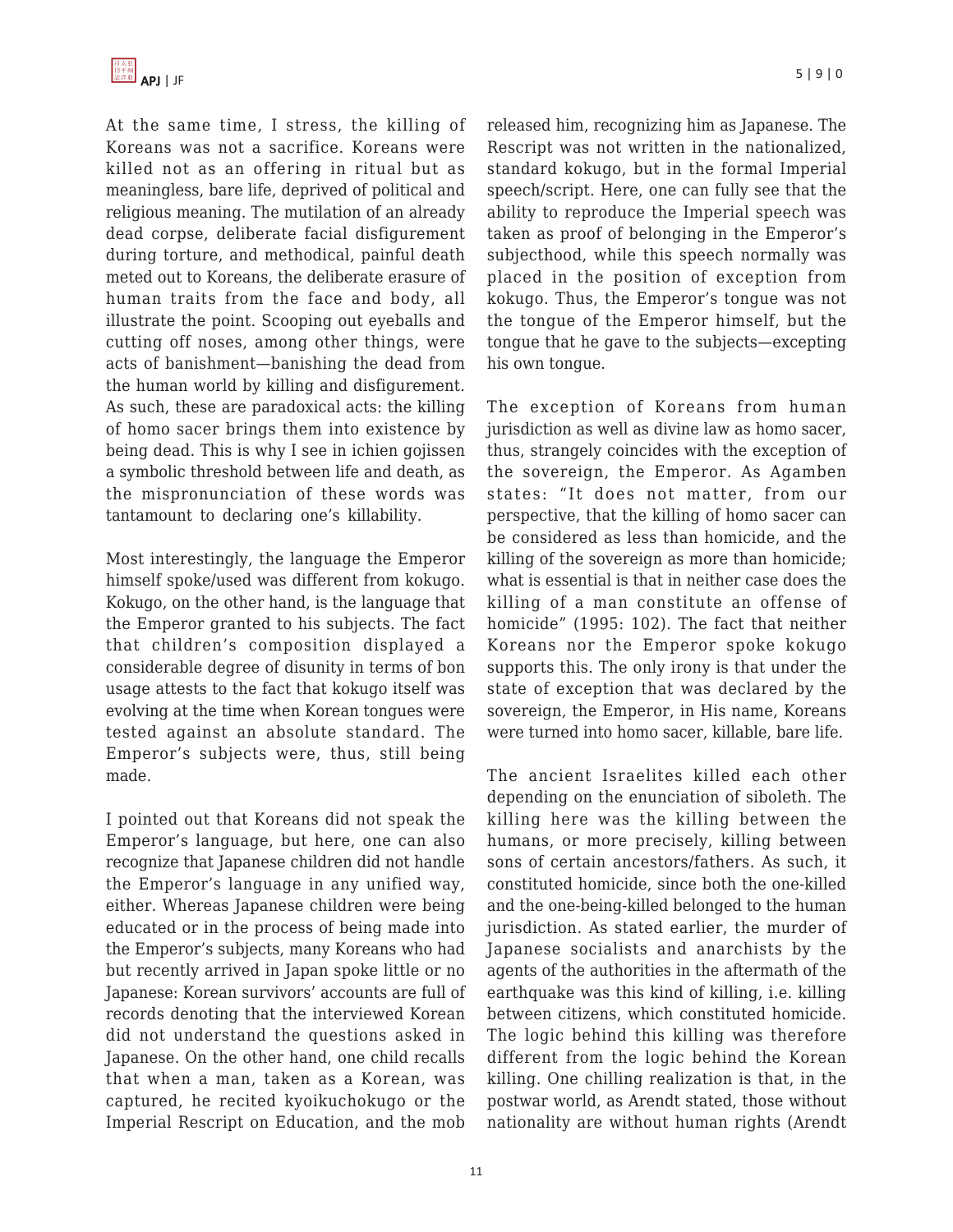1958). Given that Koreans in Japan continue to be disenfranchised by the national polity (see my discussion in Ryang 2008), they continue to be hominen sacri in today's Japan under Prime Minister Abe and particularly in Tokyo, under the Mayor Ishihara; Ishihara is on record stating before the Self Defense Force that "daisankokujin" (third country nationals, a derogatory reference to Koreans and Chinese in postwar Japan) will riot in the event of a large earthquake. Obviously, ichien gojissen won't do in the next round of Korean killing, since today, most Koreans can speak Japanese with no accent. Then again, inventing a new siboleth will not be so difficult, either.

## **Postscript:**

I have presented the ideas contained in this paper in a number of North American higher education institutions. Many such occasions generated emotional response. On one occasion, an agitated professor in the audience was ordered out of the room by the seminar chair. On another occasion, I was interrupted and told: "Japanese were killed too!" Yes, they were and I don't deny that. As any sensible reader can tell, my proposition is not about drawing a picture of innocent Koreans versus Japanese the devil incarnate. I am interested in the structural re-arrangement of a nation's topology under the circumstances called national emergency. This is a story not of a faraway land long ago. We live this reality everyday here and now. How many Muslim individuals have been persecuted worldwide, groundlessly, since 9/11? If one should be indignant about anything, it is this very structure that so easily blinds us in the name of national emergency, turning us into persecutors of the vulnerable.

#### **Acknowledgements:**

An earlier version of this paper was presented in a workshop entitled "Language and Colonial Modernity in Korea and Japan," held in Asia Institute, Harvard University, in April 2007. I wish to thank all participants, especially the organizers Chris Hanscom and Seth Jacobowitz, and the discussant James Dorsey, for providing me with thought-inspiring encounters and moments. I am grateful to Norma Field and Kerry Smith for constructive suggestions and close readings of this article. I regret that time constraints prevented me from fully incorporating many of their suggestions here. A small portion of this article, with different emphases, was published in Anthropological Quarterly (see the 2003 entry in References).

Sonia Ryang is associate profesor of anthropology and international studies and C. Maxwell and Elizabeth M. Stanley Family and Korea Foundation scholar of Korean studies at University of Iowa. Her most recent book is [Love in Modern Japan: Its Estrangement from](http://www.amazon.com/Love-Modern-Japan-Estrangement-Anthropology/dp/041577005X/ref=sr_1_1/105-0051066-8128431?ie=UTF8&s=books&qid=1189103886&sr=8-1) [Self, Sex, and Society](http://www.amazon.com/Love-Modern-Japan-Estrangement-Anthropology/dp/041577005X/ref=sr_1_1/105-0051066-8128431?ie=UTF8&s=books&qid=1189103886&sr=8-1) (Routledge 2006) and forthcoming book is Diaspora without Homeland: Being Korean in Japan (University of California Press 2008), co-edited with John Lie.

Sonia Ryang wrote this article for Japan Focus. Posted September 3, 2007.

#### **References**

Agamben, G. (1995) Homo Sacer: Sovereign Power and Bare Life, Stanford: Stanford University Press.

Agamben, G. (1999) Remnants of Auschwitz: The Witness and the Archive, New York: Zone Books.

Arendt, H. (1958) The Origins of Totalitarianism, New York: Harcourt Brace.

Caillois, R. (1959) Man and the Sacred, Urbana: University of Illinois Press.